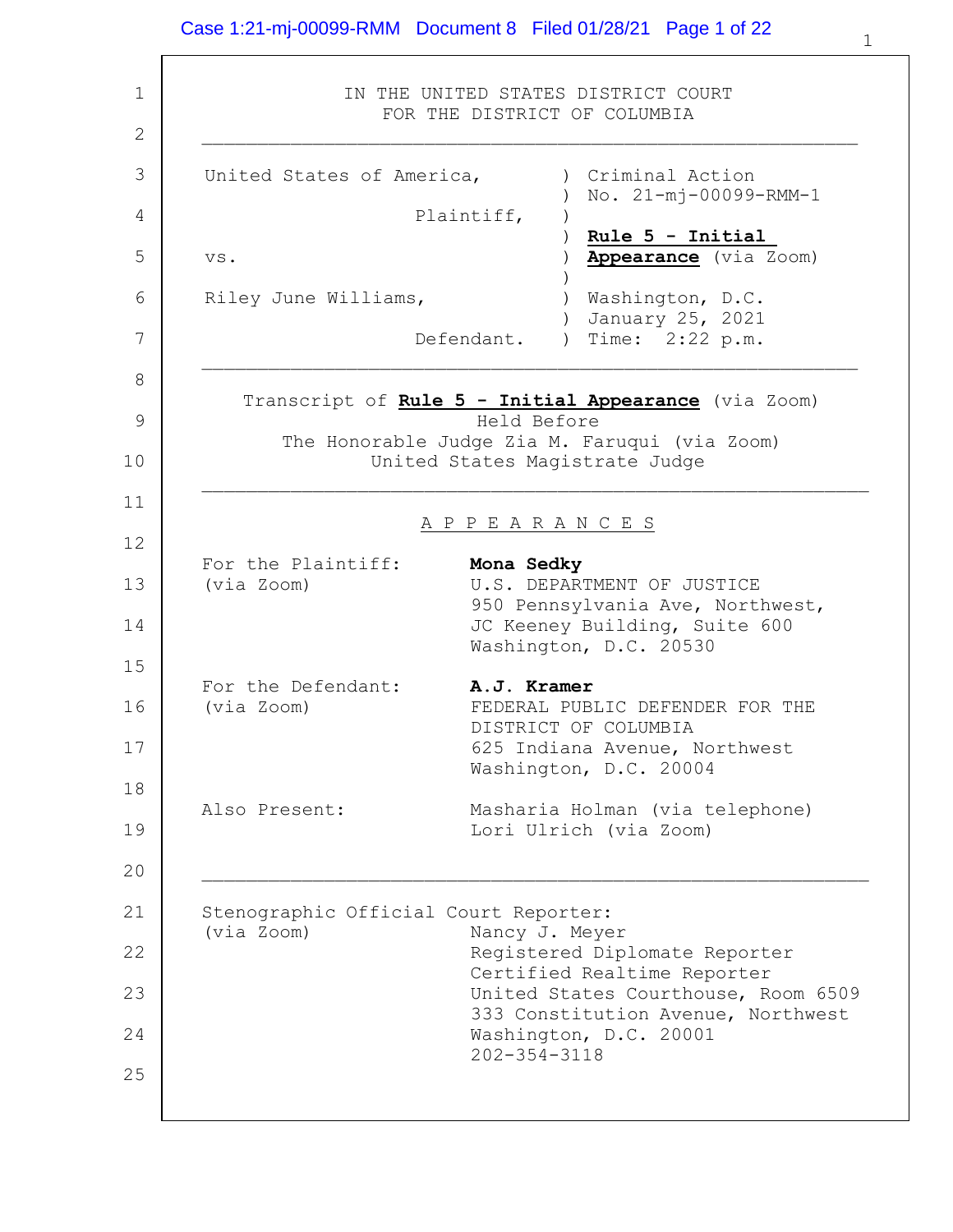| $\mathbf{1}$ | PROCEEDINGS                                                                                                               |
|--------------|---------------------------------------------------------------------------------------------------------------------------|
| $\mathbf{2}$ | (REPORTER'S NOTE: This hearing was held during the<br>COVID-19 pandemic restrictions and is subject to the                |
| 3            | limitations of technology associated with the use of<br>technology, including but not limited to telephone and video      |
| 4            | signal interference, static, signal interruptions, and other<br>restrictions and limitations associated with remote court |
| 5            | reporting via telephone, speakerphone, and/or<br>videoconferencing.)                                                      |
| 6            |                                                                                                                           |
| 7            | THE COURTROOM DEPUTY: This is Magistrate Case 21-99,                                                                      |
| 8            | the United States of America v. Riley June Williams.<br>The                                                               |
| 9            | defendant is present by video. Mona Sedky is representing the                                                             |
| 10           | government. A.J. Kramer is representing the defendant.                                                                    |
| 11           | Pretrial services is Masharia Holman.                                                                                     |
| 12           | This matter is set for a Rule 5 initial appearance.                                                                       |
| 13           | Ms. Williams, can you please raise your right hand.                                                                       |
| 14           | (Oath administered.)                                                                                                      |
| 15           | THE COURTROOM DEPUTY: I'm sorry. I didn't hear you.                                                                       |
| 16           | THE DEFENDANT:<br>Yes.                                                                                                    |
| 17           | THE COURTROOM DEPUTY: Thank you so much.                                                                                  |
| 18           | THE COURT: Thank you, Ms. Lavigne-Rhodes. I                                                                               |
| 19           | appreciate it.                                                                                                            |
| 20           | Ms. Williams, thanks. You're now sworn in. I'm going                                                                      |
| 21           | speak to your lawyer, at least who I understand initially will                                                            |
| 22           | be Mr. Kramer, but then we'll sort out the issues about counsel                                                           |
| 23           | today, as well as going forward.                                                                                          |
| 24           | Mr. Kramer, I just want to figure out, are you just                                                                       |
| 25           | acting as pro hac on this, or are you representing                                                                        |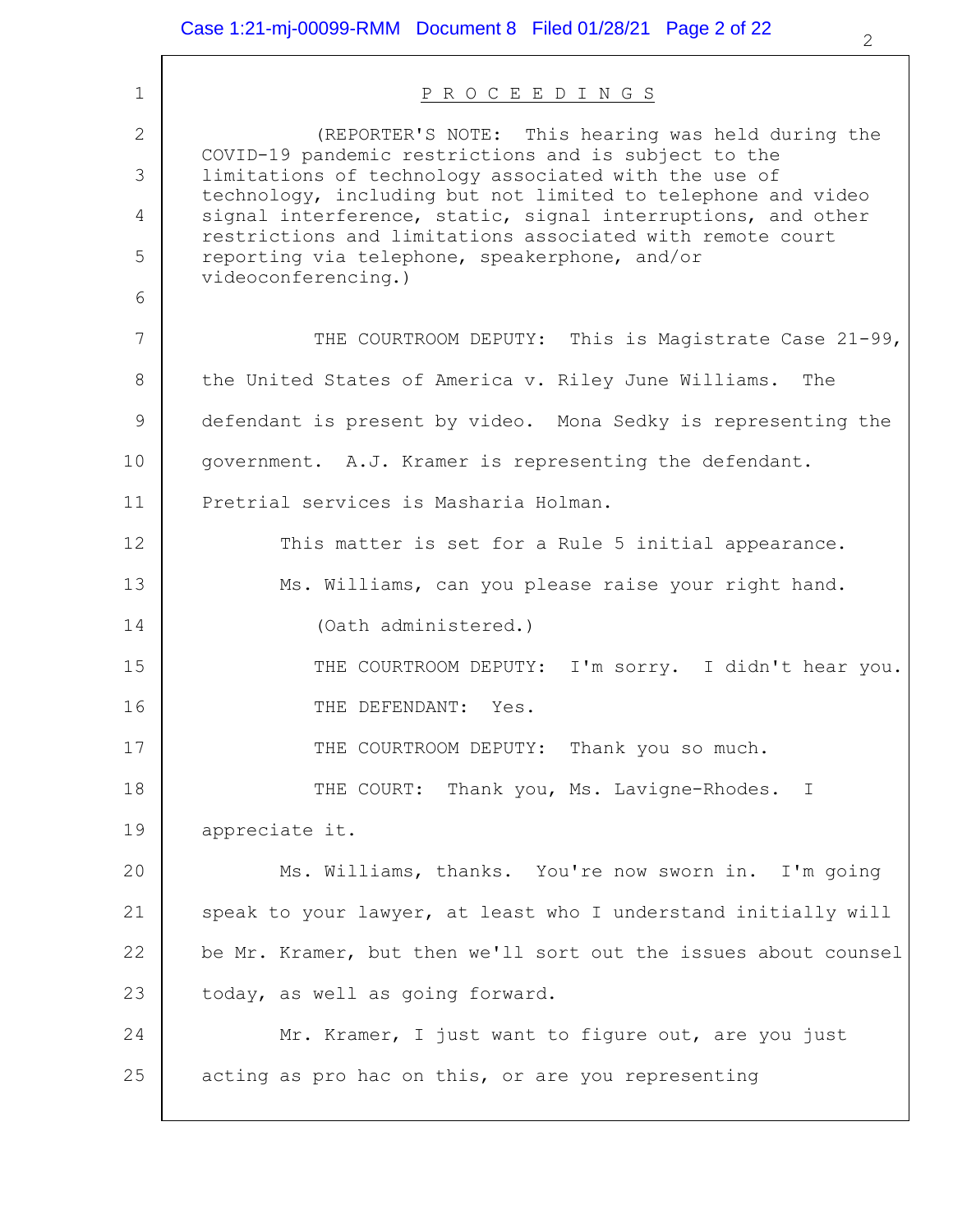### Case 1:21-mj-00099-RMM Document 8 Filed 01/28/21 Page 3 of 22

| 1  | Ms. Williams? How's it going here?                              |
|----|-----------------------------------------------------------------|
| 2  | MR. KRAMER: No. Her financial affidavit was                     |
| 3  | approved, and so we've been appointed, and I'm representing her |
| 4  | today. I think I'll be representing her, but it's not clear;    |
| 5  | but, in any event, we've been appointed.                        |
| 6  | She agrees in light of the pandemic to appear by video.         |
| 7  | She's in Harrisburg, Pennsylvania, in the federal public        |
| 8  | defender's office and a federal public defender up there, Lori  |
| 9  | Ulrich, who represented her at the initial appearance and       |
| 10 | detention hearing is kind enough to be on the phone. So it's    |
| 11 | somebody who knows what they're doing will be able to fill      |
| 12 | Your Honor in on what occurred up there in Harrisburg, if you   |
| 13 | need to know.                                                   |
| 14 | THE COURT: Thank you so much.                                   |
| 15 | Ms. Ulrich, it's -- it's nice to meet you. I will note          |
| 16 | it's nice to also have a witness on the phone when Mr. Kramer   |
| 17 | starts abusing me. You can let me know that the federal public  |
| 18 | defenders treat their magistrate judges with a great deal more  |
| 19 | respect and the kindness than we receive it.                    |
| 20 | MS. ULRICH: I'm happy to be a witness.                          |
| 21 | THE COURT: All right. Thank you so much.                        |
| 22 | And thank you, Ms. Williams, for going into the federal         |
| 23 | public defender's office there. It just -- I appreciate you     |
| 24 | willing to have the hearing by video and audio. Obviously it's  |
| 25 | important for everyone's safety, but I am concerned in all of   |
|    |                                                                 |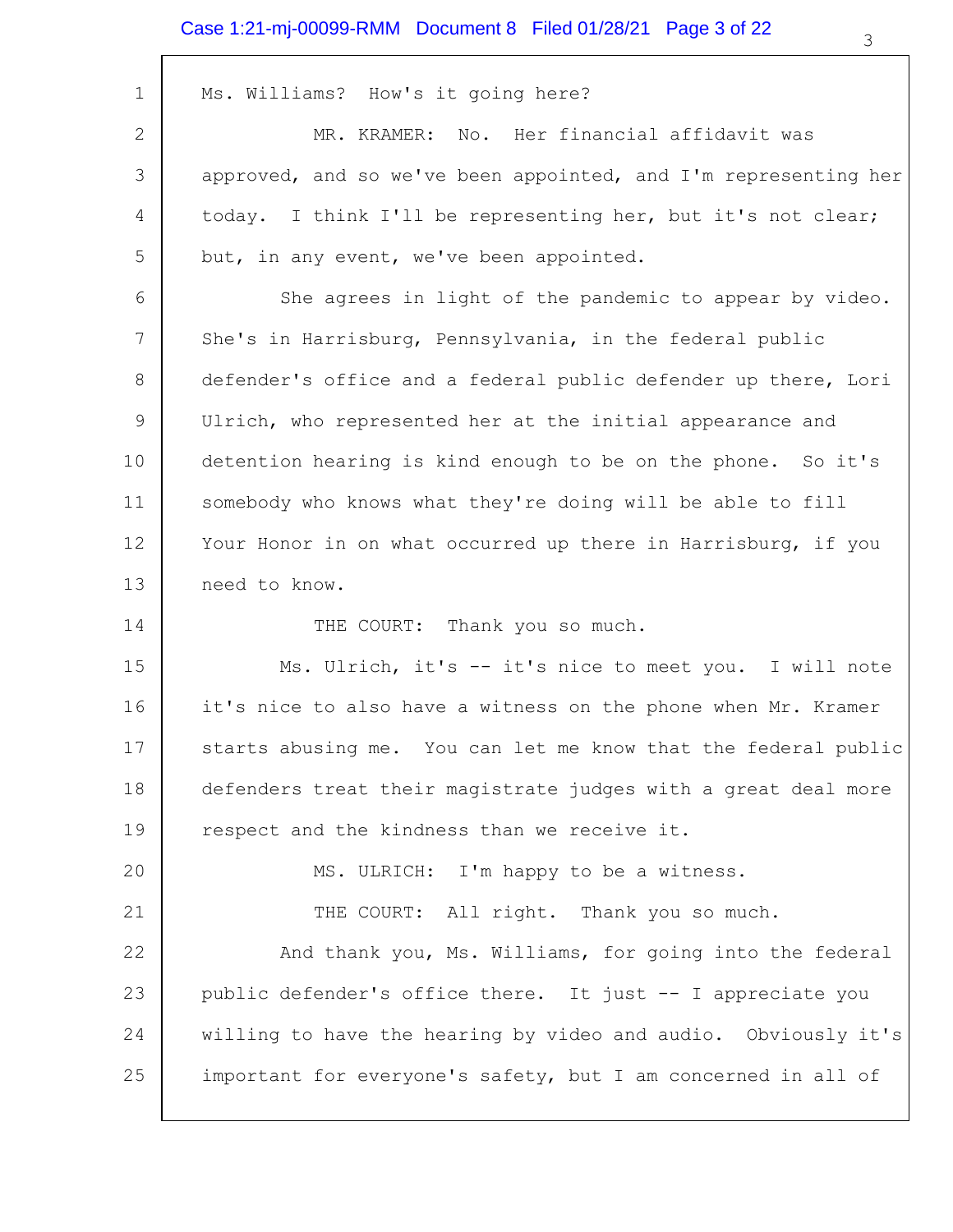1 2 3 4 5 these proceedings that it's just frustrating to not be able to lean over the table and speak to somebody when you don't understand something. So it makes me feel a lot better knowing that your counsel is there and that you can make sure you're being represented.

6 7 8 9 10 11 12 13 14 15 16 17 18 I will still tell you the same thing. As you heard, you know, Mr. Kramer, who is the federal public defender down here in D.C., has heard me say this before so he -- he got ahead of the issue, which is just we're going to go by video today. But I will remind you, in spite of having counsel there, two things. One, we're not in a rush. You need to take your time. This is an important hearing, just as every hearing is. There's not a -- a lot of substantive things that we'll get into, but it's still a hearing. It's your case. So we will take as much time as you need. So if you need to take a pause and speak to your counsel who is sitting there with you or speak to Mr. Kramer, we can put you in a breakout room very easily. That's not a problem.

19 20 21 22 23 24 25 The second thing is if you don't understand something, it's hard for me to know that. You know, particularly, I appreciate that you-all are being careful wearing masks, and I appreciate you -- I want you to keep doing that, but I can't see your expressions. So it's hard for me to know whether or not something seems perplexed and confusing. So I just need you to promise me that if you need time or if you have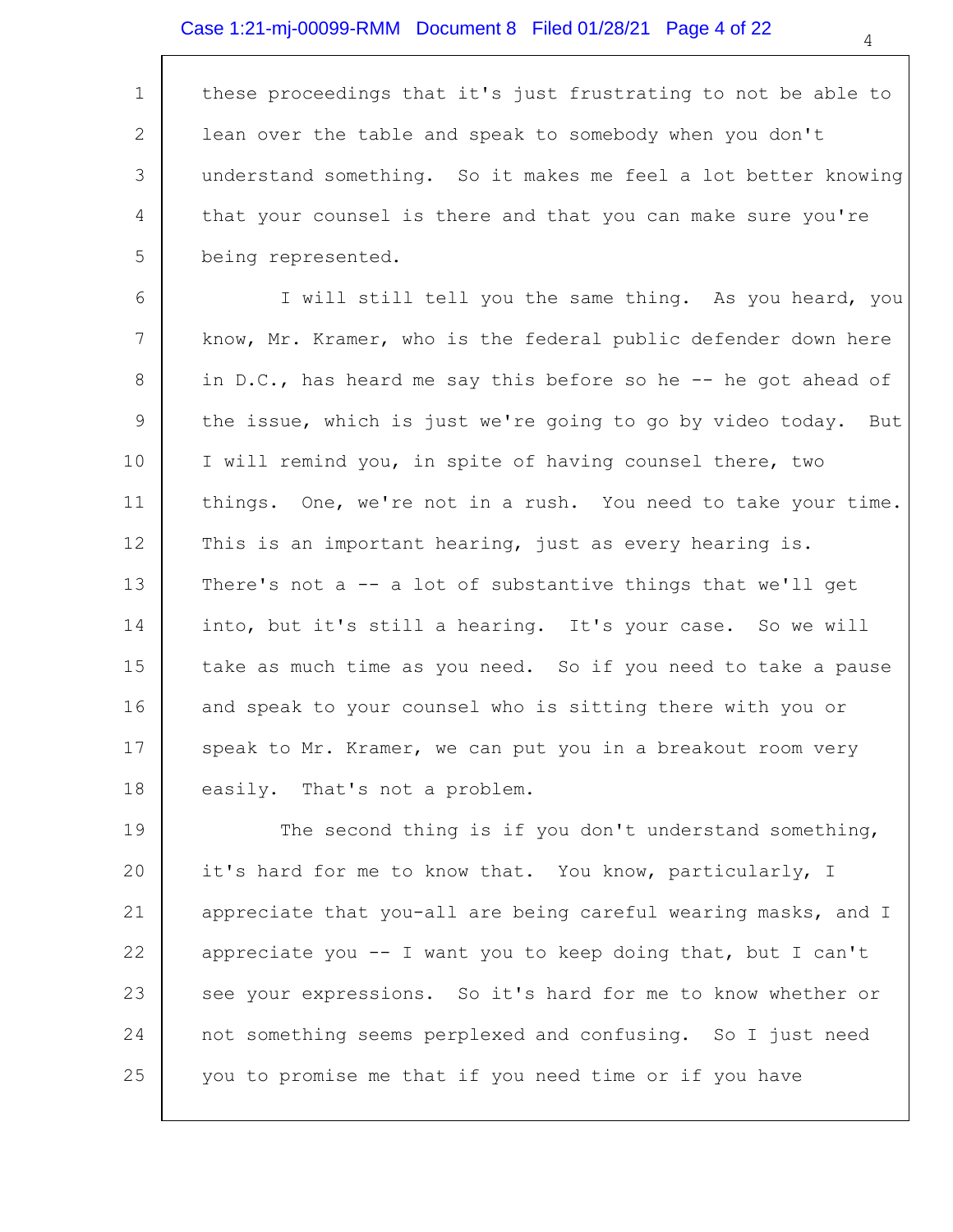### Case 1:21-mj-00099-RMM Document 8 Filed 01/28/21 Page 5 of 22

| $\mathbf{1}$ | questions, you're going to tell me; okay?                       |
|--------------|-----------------------------------------------------------------|
| $\mathbf{2}$ | THE DEFENDANT: Okay. Thank you.                                 |
| 3            | THE COURT: Okay. Thank you.                                     |
| 4            | So, Mr. Kramer, I'll come back to you. And I know, you          |
| 5            | know, you've had several of these matters, and your staff is    |
| 6            | doing an incredible job handling what is, I'm sure, just an     |
| 7            | enormous caseload, and they're, as always, so thorough.         |
| 8            | I want to just go over and give you kind of how I'm             |
| 9            | handling these hearings. I'm going to go ahead with asking      |
| 10           | some background information to your client and then talking     |
| 11           | about today: officially getting you appointed as counsel,       |
| 12           | going over conditions of release, and then set a next date.     |
| 13           | Okay, Mr. Kramer?                                               |
| 14           | MR. KRAMER: Yes, Your Honor. Thank you.                         |
| 15           | THE COURT: Great. Ms. Sedky, does that work for you             |
| 16           | as well?                                                        |
| 17           | Yes, it does, Your Honor.<br>MS.<br>Thank you.<br>SEDKY:        |
| 18           | THE COURT: Okay. Great. Thanks so much.                         |
| 19           | So, Ms. Williams, I'm going to start with very basic            |
| 20           | background questions. These are questions I ask everybody.      |
| 21           | It's to make sure just that you are able to -- to understand    |
| 22           | what's happening today and that I don't need to get maybe some  |
| 23           | additional assistance to -- to help you with the proceeding and |
| 24           | that you're capable of going forward; okay?                     |
| 25           | THE DEFENDANT:<br>Okay.                                         |
|              |                                                                 |

⅂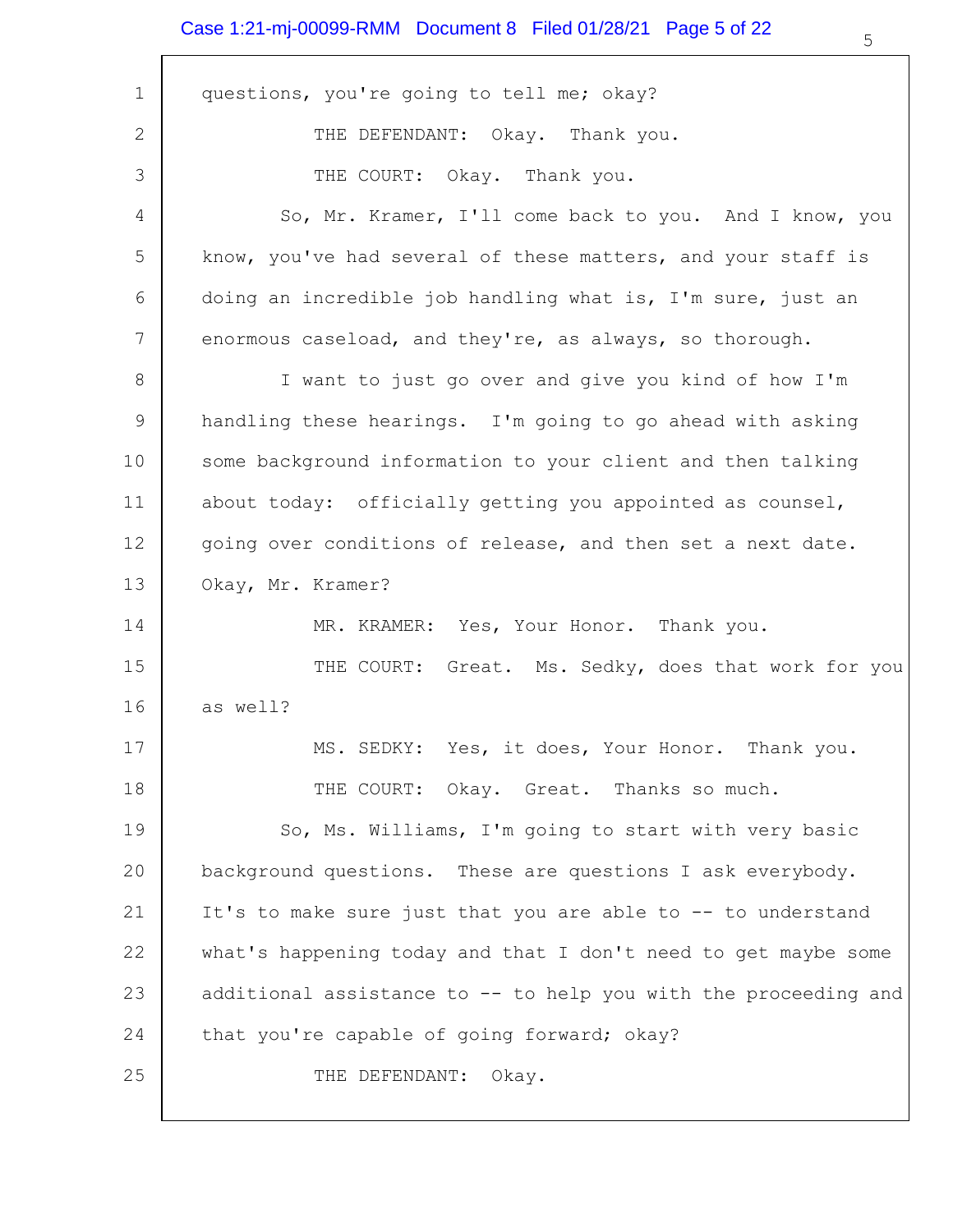| $\mathbf 1$     | THE COURT: Great. And I just need you to speak up               |
|-----------------|-----------------------------------------------------------------|
| 2               | to make sure -- the court reporter is typing away. I know it's  |
| 3               | mostly "yes" or "no" questions, but she just needs to be able   |
| 4               | to hear you; okay?                                              |
| 5               | THE DEFENDANT: Okay.                                            |
| 6               | THE COURT: That sounds great. So can you tell me                |
| $7\phantom{.0}$ | your age, please.                                               |
| 8               | THE DEFENDANT: I am 22.                                         |
| 9               | THE COURT: Okay. How far did you get in school?                 |
| 10              | THE DEFENDANT: Just graduated from high school.                 |
| 11              | THE COURT: Okay. Great. Thank you.                              |
| 12              | And have you taken any pills or medicine or drank any           |
| 13              | alcohol in the last 24 hours that would make it difficult to    |
| 14              | understand what's going on today?                               |
| 15              | THE DEFENDANT: No.                                              |
| 16              | THE COURT: Okay. That's it for now. Thank you.                  |
| 17              | I'll start speaking now back again with Mr. Kramer. So,         |
| 18              | Mr. Kramer, I understand that your client -- and as you         |
| 19              | identified by thankfully -- I appreciate that you have a local  |
| 20              | federal public defender that your client has already had at her |
| 21              | initial appearance at another court where she was advised, for  |
| 22              | instance, of her right to remain silent and her other rights;   |
| 23              | is that right?                                                  |
| 24              | MR. KRAMER: Yes, Your Honor.                                    |
| 25              | Thank you so much.<br>THE COURT:                                |
|                 |                                                                 |

6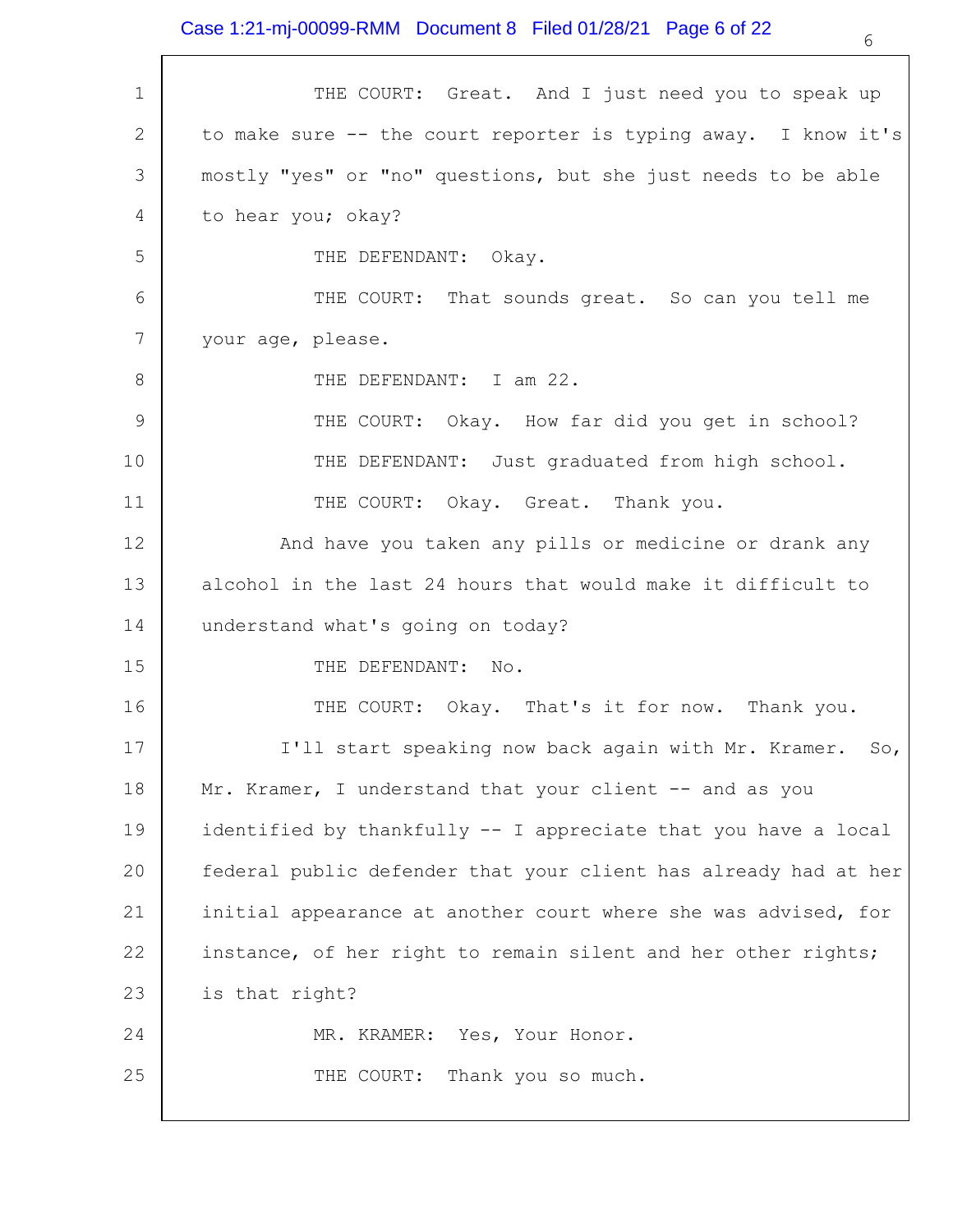### Case 1:21-mj-00099-RMM Document 8 Filed 01/28/21 Page 7 of 22

| $\mathbf 1$     | So let's -- let's go into the ascertainment of counsel.         |
|-----------------|-----------------------------------------------------------------|
| $\mathbf{2}$    | You have -- you do have a financial affidavit in this case; is  |
| 3               | that right?                                                     |
| 4               | MR. KRAMER: Yes. It was approved, Your Honor.                   |
| 5               | THE COURT: Perfect. Okay. Great.                                |
| 6               | MR. KRAMER: Ms. Peterson sends them over. She                   |
| $7\phantom{.0}$ | informed me that it had already been approved.                  |
| 8               | THE COURT: Well, I'm at -- I'm at my best where my              |
| 9               | colleagues and you have done the work for me. So I'll gladly    |
| 10              | go ahead and follow through on that.                            |
| 11              | So, Ms. Williams, you essentially submitted an affidavit        |
| 12              | that indicates that you would like to have counsel appointed    |
| 13              | for you and you're unable to afford counsel on your own. I      |
| 14              | will find that based on the representations by your counsel and |
| 15              | that it was approved previously that you are eligible for       |
| 16              | appointment of counsel.                                         |
| 17              | Mr. Kramer, is the federal public defender's office able        |
| 18              | to represent Ms. Williams?                                      |
| 19              | MR. KRAMER: Yes, Your Honor.                                    |
| 20              | THE COURT: Okay. Thank you.                                     |
| 21              | So I will go ahead and formally appoint the federal             |
| 22              | public defender's office to represent Ms. Williams in this      |
| 23              | matter.                                                         |
| 24              | Ms. -- Ms. Williams, you're very lucky. You have not            |
| 25              | only a great office representing you -- I'm sure your local     |
|                 |                                                                 |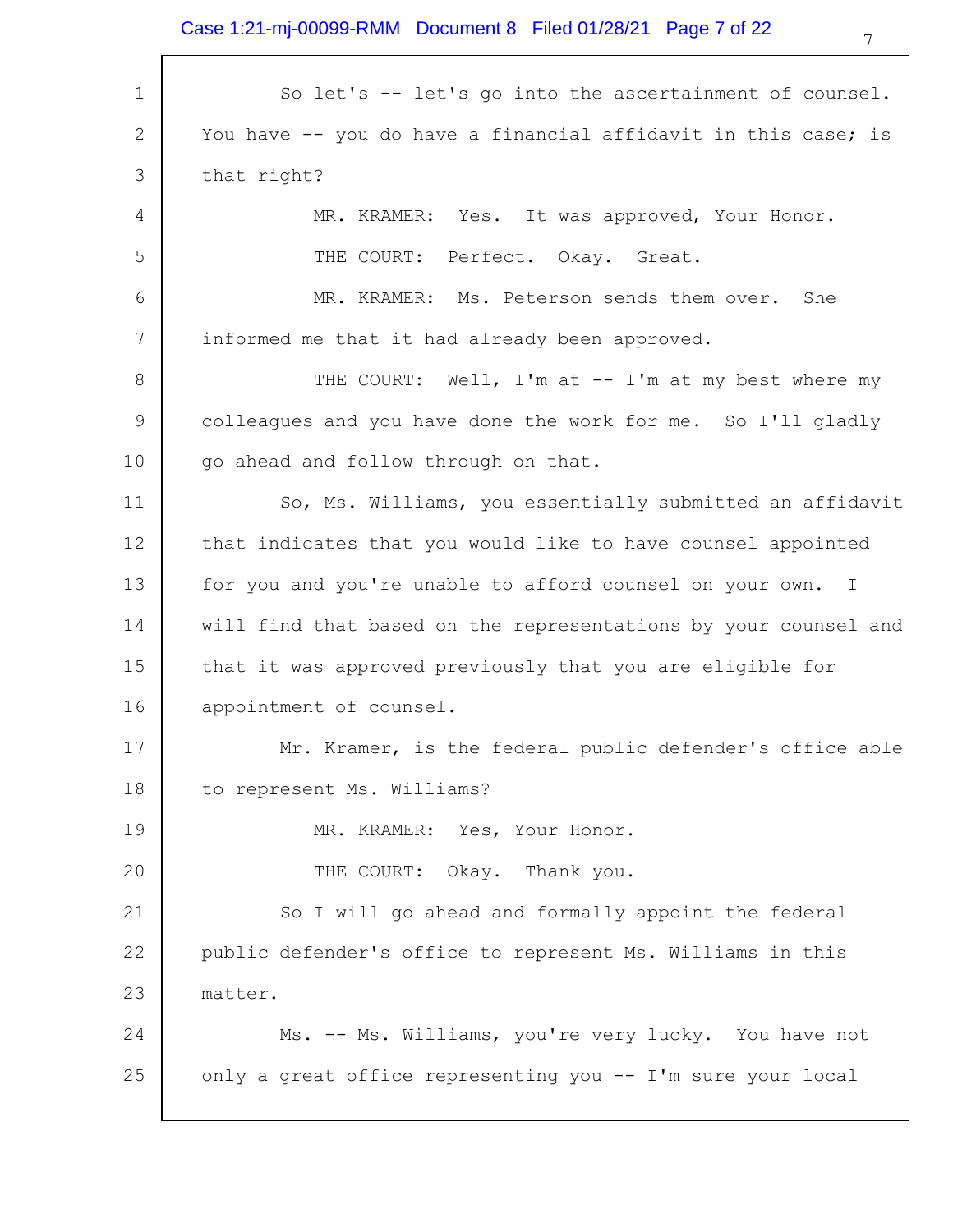| $\mathbf 1$     | office is very good too, but I am biased, speaking as a former       |
|-----------------|----------------------------------------------------------------------|
| $\overline{2}$  | prosecutor, to say that we have a fabulous public defender's         |
| 3               | office here, but you have "the" federal public defender. And         |
| 4               | so I think that you are in great hands. He will be able to           |
| 5               | represent you ably in this matter.                                   |
| 6               | So let's talk next about the charges. Ms. Sedky, do you              |
| $7\phantom{.0}$ | know, are there felony charges in this matter or are these only      |
| 8               | Class A misdemeanors?                                                |
| 9               | MS. SEDKY: Your Honor, there are two felony charges:                 |
| 10              | the theft of government property in excess of a thousand             |
| 11              | dollars under $6 - - 18$ U.S.C. 641 and the obstruction charge $- -$ |
| 12              | and that's an aiding-and-abetting theory at this point, just to      |
| 13              | put that on the record, and then the 1512 obstruction is             |
| 14              | also -- $1512(c)$ (2) is also a felony.                              |
| 15              | THE COURT: Great. Thank you.                                         |
| 16              | And, Mr. Kramer, the only reason I ask is just whether               |
| 17              | or not I need to inform you and your client of the ability to        |
| 18              | stay before magistrate judges for the substantive case, but          |
| 19              | that is not applicable here.                                         |
| 20              | So let's go to conditions of release. Ms. Sedky, I'll                |
| 21              | start with you. Is the government seeking any modifications of       |
| 22              | the current conditions of release?                                   |
| 23              | MS. SEDKY: Your Honor, we are, yes.                                  |
| 24              | Ms. Williams, as it stands, in the Middle District of                |
| 25              | Pennsylvania, she was placed on home confinement with an ankle       |
|                 |                                                                      |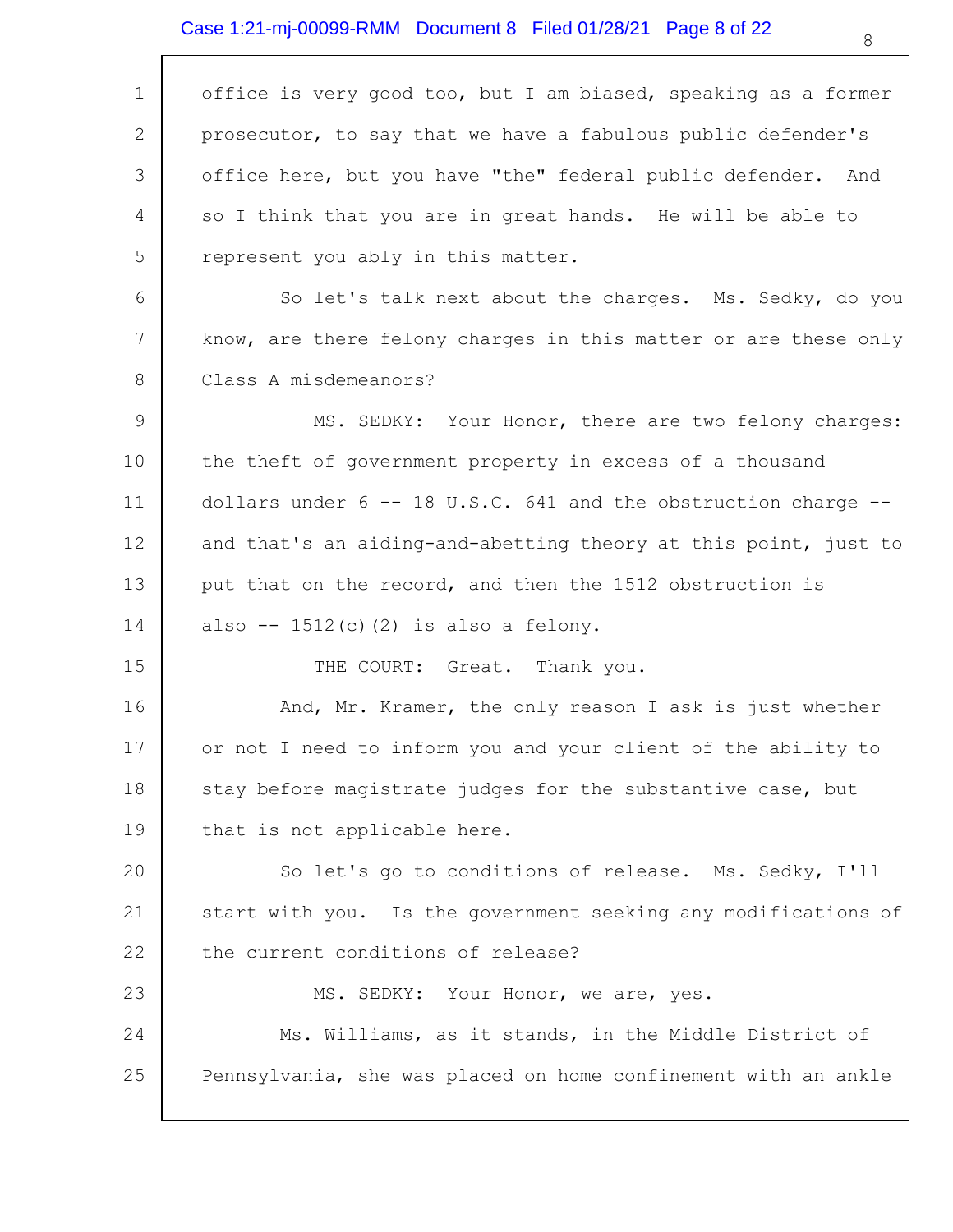1 2 3 4 5 6 bracelet and her mother to serve as third-party custodian, among other restrictions. And in the ensuing -- this is a fluid investigation, as I'm sure the Court can understand. We have some additional concerns about her use of the computer and the internet to destroy evidence and in charge of people to do the same.

7 8 9 10 11 12 And so we would be seeking restrictions that she cannot access the internet at home or at work or anywhere else and that she cannot have a web-enabled cell phone, smartphone, or any kind of device in her home; that  $-$  that she could have a flip phone or a dumb phone, for lack of a better word. But we are asking for computer and internet restrictions.

13 14 15 16 17 18 19 20 21 22 23 24 25 And  $--$  and although the  $--$  my  $--$  my recollection of the conditions of release in the Middle District of Pennsylvania are the standard mental health counseling as directed by pretrial services, I don't really know how to thread this needle, but if there were a way to have something more proactive to address potential mental health issues,  $I - -$  you know, I would like to explore that option. I don't know whether the Court would consider ordering some kind of a screen to -- THE COURT: Okay. Ms. Holman, you're on the line? THE PRETRIAL SERVICES OFFICER: Yes, Your Honor. THE COURT: Thank you, Ms. Holman. And so you heard from the government. I'm hoping you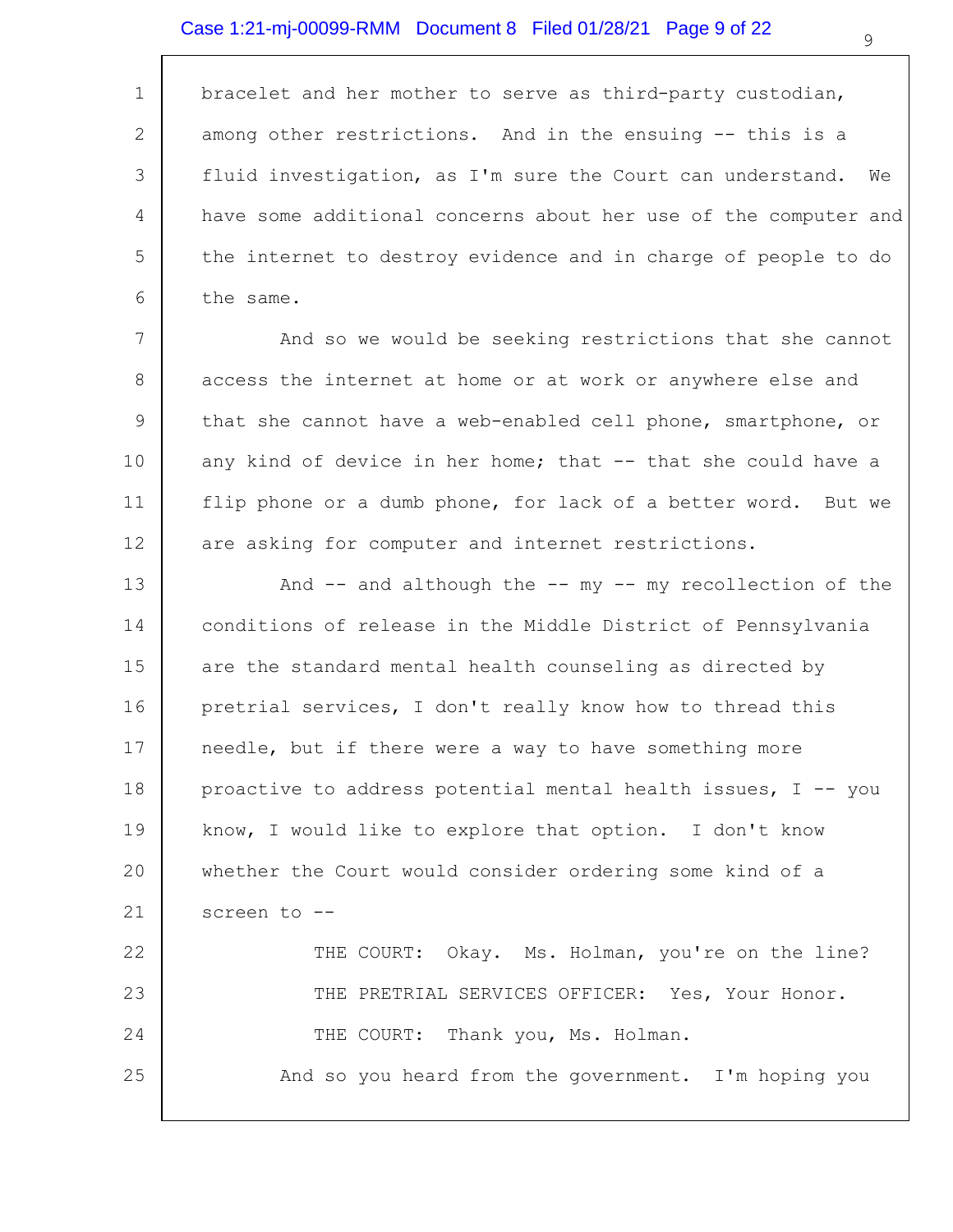### Case 1:21-mj-00099-RMM Document 8 Filed 01/28/21 Page 10 of 22

| $\mathbf 1$ | might be able to review what conditions -- if you're just       |
|-------------|-----------------------------------------------------------------|
| 2           | asking for the standard conditions or if you have any thoughts  |
| 3           | regarding limitations of computer and internet access, anything |
| 4           | else that pretrial might have to advise.                        |
| 5           | THE PRETRIAL SERVICES OFFICER: So, Your Honor, in               |
| 6           | reference to the mental health, what Your Honor could impose is |
| 7           | that she complete a mental health assessment, and the Middle    |
| 8           | District of Pennsylvania could refer her or assist her in       |
| 9           | completing that assessment. The assessment will hopefully       |
| 10          | satisfy the government's concerns with -- if there are any      |
| 11          | mental health issues.                                           |
| 12          | MS. SEDKY: Your Honor, may I --                                 |
| 13          | THE COURT:<br>Sorry.                                            |
| 14          | MS. SEDKY: May I add one other suggestion? We would             |
| 15          | also ask that pretrial services be permitted to perform a       |
| 16          | search of the vehicle, residence, workplace to ensure           |
| 17          | compliance with the no-internet and no-computer restrictions.   |
| 18          | THE COURT: Okay. Well, let's -- let's turn back to              |
| 19          | that then, Ms. Holman. Any thoughts regarding the computer      |
| 20          | limitations and the related request to be able to search        |
| 21          | vehicles and/or residence for such devices?                     |
| 22          | THE PRETRIAL SERVICES OFFICER: Your Honor, that --              |
| 23          | is the government asking for the search to be done by pretrial  |
| 24          | services in the Middle District of Pennsylvania?                |
| 25          | THE COURT: I believe so, yes.                                   |
|             |                                                                 |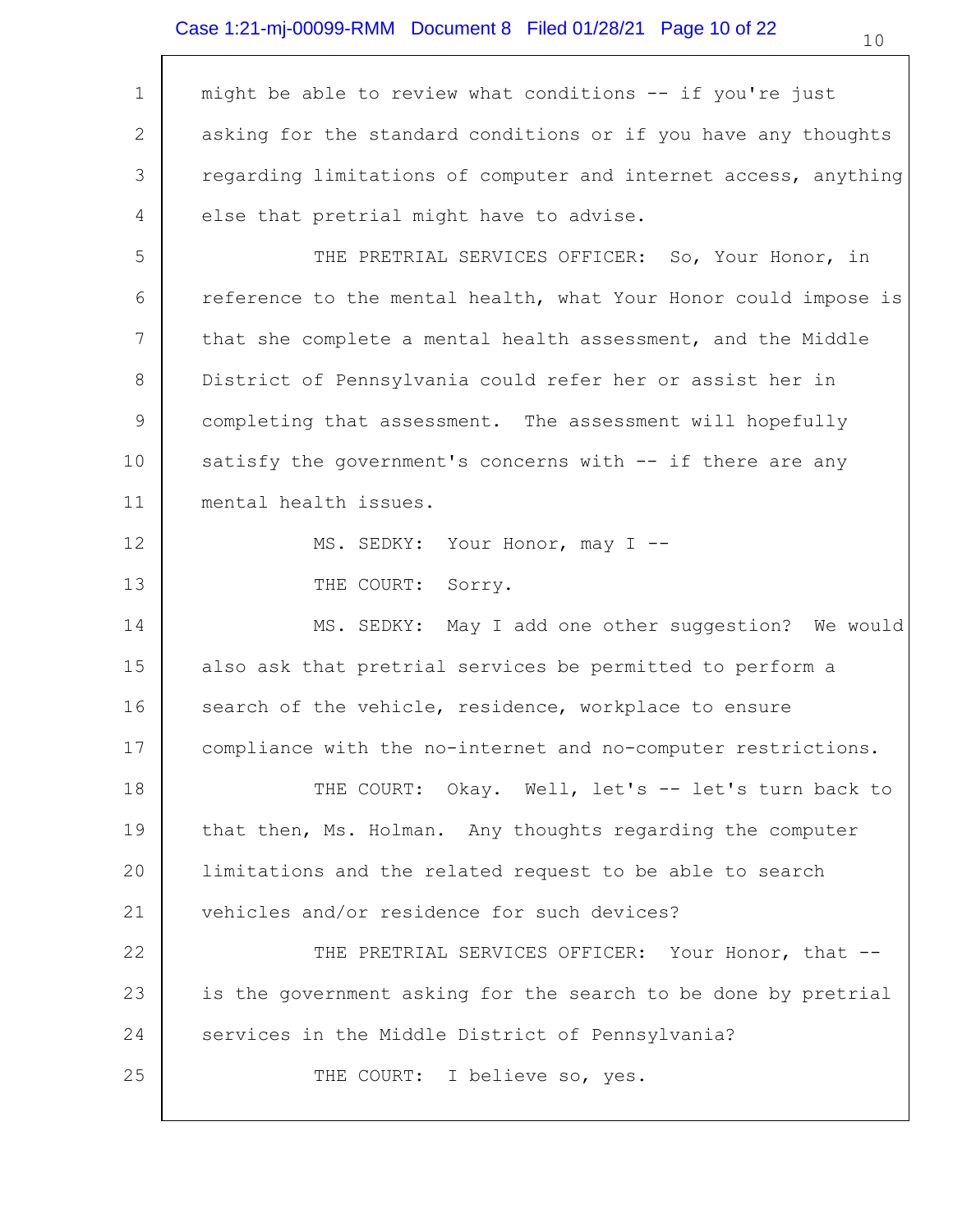| 1  | MS. SEDKY: Yes, Your Honor.                                     |
|----|-----------------------------------------------------------------|
| 2  | THE PRETRIAL SERVICES OFFICER: Okay.                            |
| 3  | MS. SEDKY: We would be asking for further revisions             |
| 4  | for the conditions of release.                                  |
| 5  | THE PRETRIAL SERVICES OFFICER: Correct. So with the             |
| 6  | courtesy supervision, the government -- if you could repeat.    |
| 7  | You're asking for no -- I didn't get the words to put on the    |
| 8  | conditions. No internet access --                               |
| 9  | MS. SEDKY: No -- no use of computers or internet --             |
| 10 | internet-connected devices at home or the workplace or at any   |
| 11 | locations, and no internet access. And to permit the search of  |
| 12 | her vehicle, residence, or workplace, if there is one, to       |
| 13 | assist in ensuring compliance with that condition.              |
| 14 | THE PRETRIAL SERVICES OFFICER: Okay. That seems                 |
| 15 | perfectly fine, Your Honor.                                     |
| 16 | THE COURT: Do you know if pretrial -- I want to give            |
| 17 | you a moment. I'm going to go to Mr. Kramer and come back to    |
| 18 | you, if you have any thoughts or if you want to tell me right   |
| 19 | now, if you have a perspective from pretrial as to whether or   |
| 20 | not it's appropriate to impose such conditions.                 |
| 21 | Do you want me to go to Mr. Kramer and come back to you?        |
| 22 | That's $my$ -- $my$ --                                          |
| 23 | THE PRETRIAL SERVICES OFFICER: No. We've had --                 |
| 24 | we've had -- with -- with -- I'll say in cases -- and I'll give |
| 25 | an example, in sex offender cases where we don't want the       |
|    |                                                                 |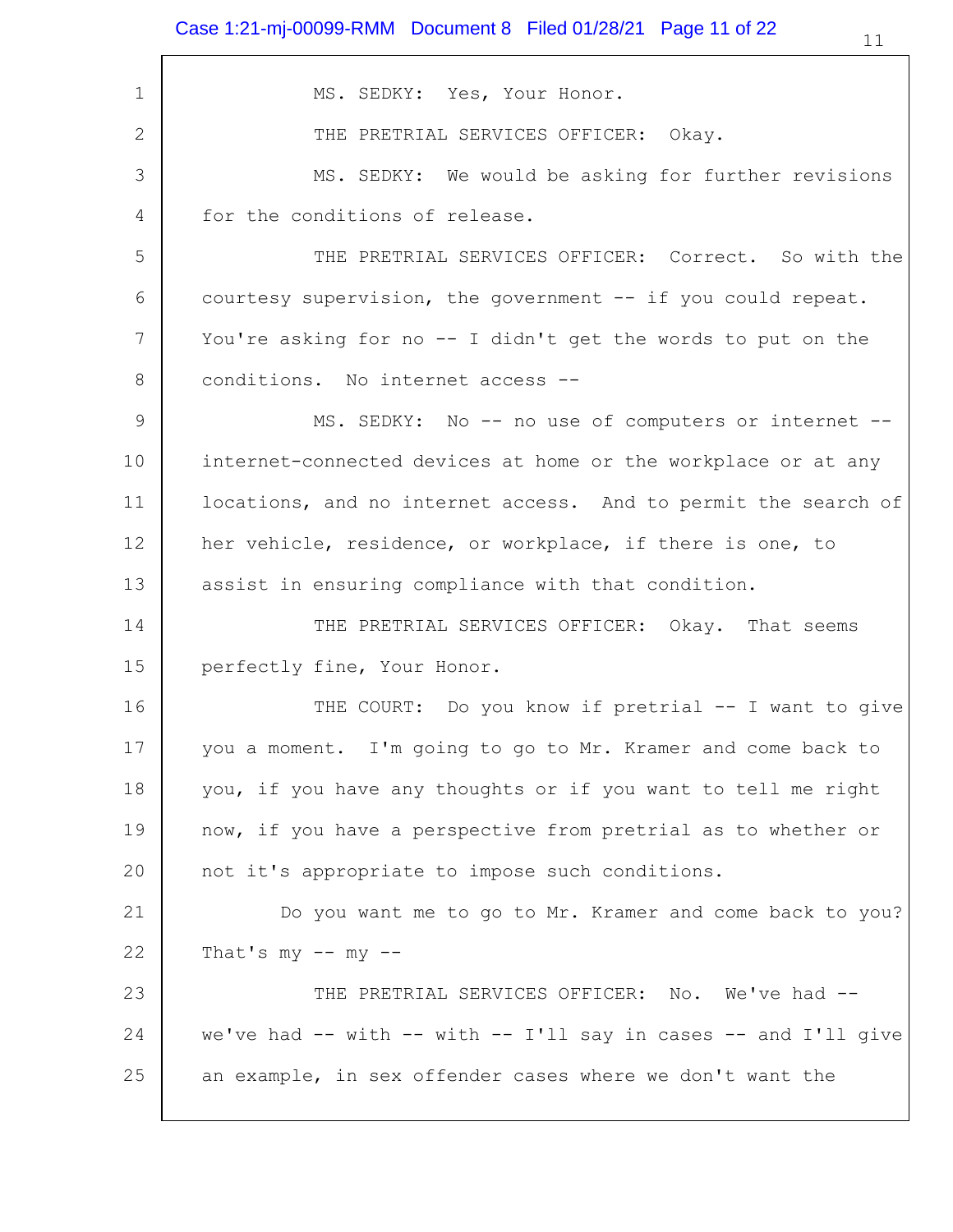#### Case 1:21-mj-00099-RMM Document 8 Filed 01/28/21 Page 12 of 22

1 2 3 4 5 6 7 defendant to possess any type of computer or connection to the internet. And it -- it does -- we can't ask other jurisdictions to do a search of the, you know -- that have equipment that they can put on computers. I don't know how that would  $-$  I don't know about  $-$  to a car. So that's the only thing I am unsure about, but of the home, yes. I'm just unsure about the car.

8 9 10 11 THE COURT: Okay. Before I hand off the microphone to you, Mr. Kramer, let me just give you kind of my thoughts overall on this, and then I'm happy to -- if it's helpful or unhelpful, you can tell me.

12 13 14 15 16 17 18 19 20 21 22 But, I mean, I -- I understand the government's concern to be primarily that there's concern about destruction of evidence or maybe that there's -- other people may be directing even the defendant to do things that may not be in her best interest. I will say I think that, you know, just, generally speaking, what's out in the public domain, I think there's some real concerns that people have that social media has led people who may have been -- this may be abnormal conduct for them but that their connection to the internet is, in fact, what is driving them to make poor decisions, poisonous discourse online.

23 24 25 And so I do have concerns. I want to do everything I can to make sure that Ms. Williams stays within the conditions of release and doesn't find herself falling back into something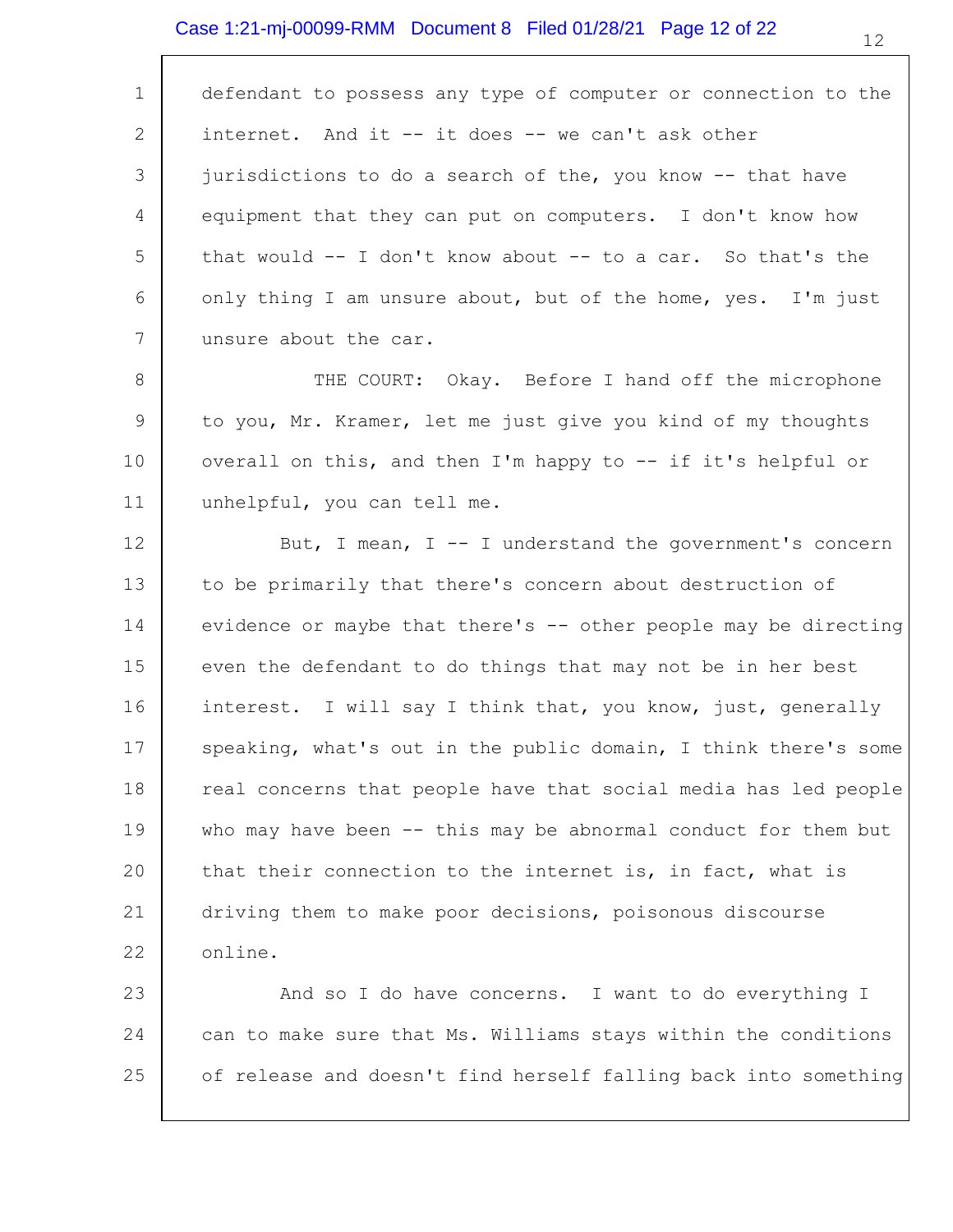### Case 1:21-mj-00099-RMM Document 8 Filed 01/28/21 Page 13 of 22

1 2 3 4 5 6 7 8 where she can cause herself more problems. So that's, I think, twofold. I don't want to just think about the -- the destruction of evidence but also want to make sure she's not getting caught into some, you know, chat rooms or groups or message boards where they're leading her to making some bad choices. But, obviously, you know, that's  $-$  it's a fine line between paternalism and conditions of release. So I'm happy to hear whatever you have to say, Mr. Kramer.

9 10 11 12 13 14 15 16 17 18 19 20 21 22 23 24 25 MR. KRAMER: So a couple of things. I need to talk to Ms. Ulrich, obviously. This is the first I've heard of any of this. And, second of all, the mental health, I'm not clear what that is or what provision that could be ordered under. There's no question about her competency. So I understand you can order a competency exam, but you can't order a mental health exam of a defendant because the government wants it. So that one I clearly object to, and then I need to talk to Ms. Ulrich about it -- about the other -- about the computer. THE COURT: Okay. MR. KRAMER: We're going to have to go by phone. THE COURT: Yeah, we'll put you in a room. That's no problem. MR. KRAMER: Okay. THE COURT: Before you do, Ms. Sedky, I just want to make sure you don't have anything to add. I mean, my thought, I will say -- I mean, we've had many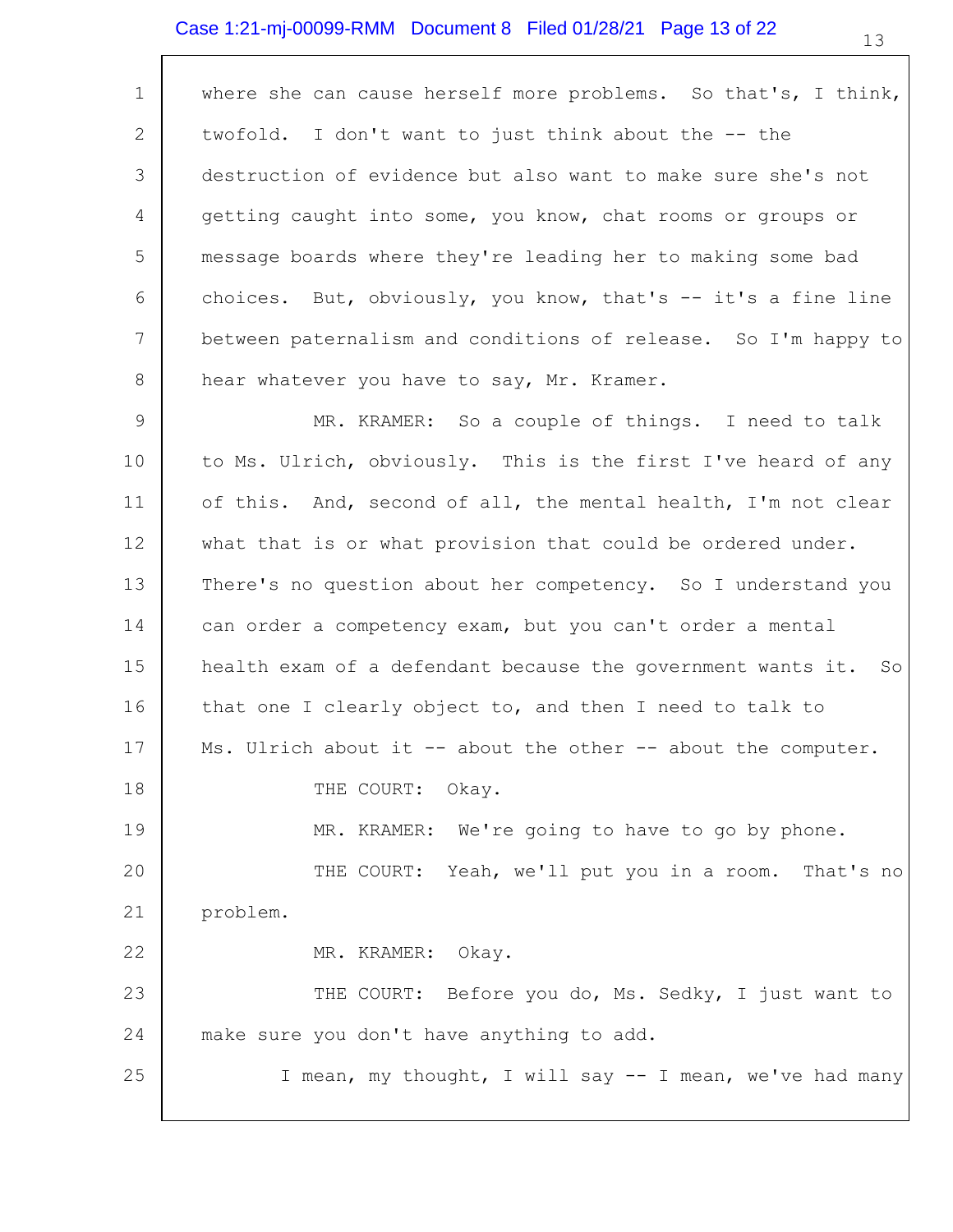### Case 1:21-mj-00099-RMM Document 8 Filed 01/28/21 Page 14 of 22

| $\mathbf 1$ | of these cases come before us -- obviously right now with the   |
|-------------|-----------------------------------------------------------------|
| 2           | instant conduct -- but previously to this, the large part of    |
| 3           | the magistrate judges' docket was people getting into the       |
| 4           | White House [sic] protected grounds. And so we are familiar     |
| 5           | with this. And frequently, unfortunately, attendant mental      |
| 6           | health issues, as the federal public defender's office reminds  |
| 7           | me regularly $-$ and I think that they're right $-$ is that     |
| 8           | there's a difference between mental health problems and         |
| 9           | competency, as I understand it.                                 |
| 10          | My role is -- is more focused on competency. And so             |
| 11          | let's step back first and just -- and ask if you have any       |
| 12          | concerns about competency. And then if not, do you view that    |
| 13          | there's a legal mechanism that compels this? Or is it           |
| 14          | something more that you're asking because you think it would be |
| 15          | helpful?                                                        |
| 16          | MS. SEDKY: It's the latter, Your Honor. I don't                 |
| 17          | have any concerns about competency. I have no reason to think   |
| 18          | there are competency issues here. It's more my own, quite       |
| 19          | frankly, just personal interest in the -- the defendant's       |
| 20          | safety and well-being, to be perfectly frank.                   |
| 21          | THE COURT: Okay. So why -- Mr. Kramer, why don't we             |
| 22          | do this. We'll put you in a breakout room. We'll -- we'll       |
| 23          | pause, and then you-all can talk and take the time that you     |
| 24          | need.                                                           |

Ms. Williams, you're going to be in a private room with

25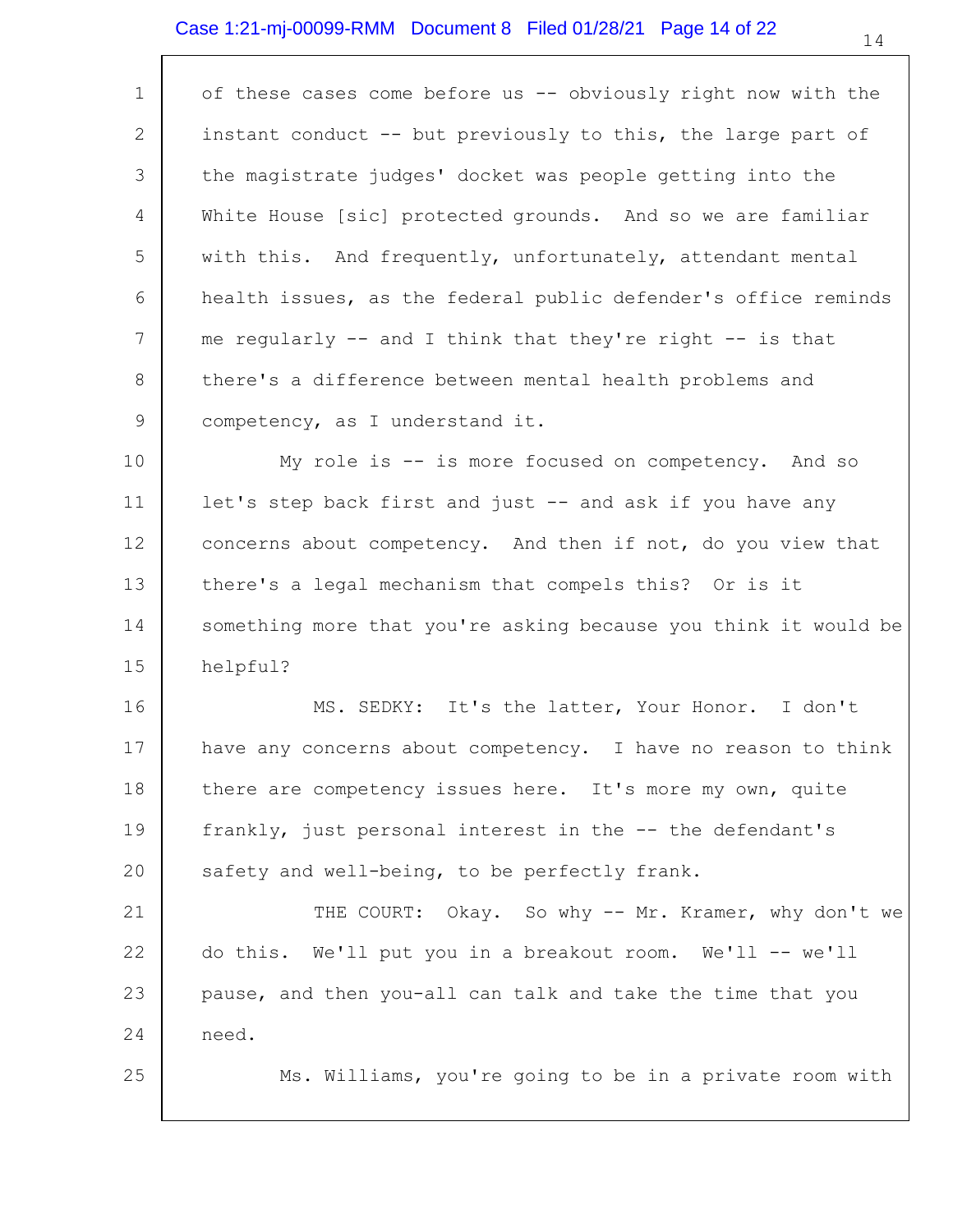#### Case 1:21-mj-00099-RMM Document 8 Filed 01/28/21 Page 15 of 22

| $\mathbf{1}$   | Mr. Kramer and then also, obviously, your -- I don't want to    |
|----------------|-----------------------------------------------------------------|
| $\overline{2}$ | say local counsel, but you have someone -- another attorney     |
| 3              | there, obviously there with you, that hopefully will be         |
| $\overline{4}$ | helpful. And so I know that the -- Mr. Kramer is obviously      |
| 5              | representing you in this matter, but so you-all will talk in    |
| 6              | this breakout room for as much time as you need. And then       |
| 7              | we'll come back and talk about whether or not, essentially, you |
| 8              | want a voluntary mental health screening, if you think that     |
| 9              | would be helpful.                                               |
| 10             | And then, second, more importantly, is my concern about         |
| 11             | internet access and computer access; that if there's something  |
| 12             | that we can do. On the flip side, it sounds like the            |
| 13             | government is -- agrees that the -- the conditions of release   |
| 14             | in terms of, you know, your limited mobility and things right   |

15 16 here, that they're willing to ease those restrictions. Right, Ms. Sedky?

17 18 MS. SEDKY: No, we're not willing to ease those restrictions.

19

THE COURT: You want her to stay --

20 21 22 23 24 25 MS. SEDKY: We want her to stay on home confinement with her mother as a third-party custodian. And my understanding is they don't have GPS monitoring available in the Middle District of Pennsylvania. So we settled for something -- some kind of a beacon mechanism with which I'm not familiar, but the maximum technical ability to do GPS -- to do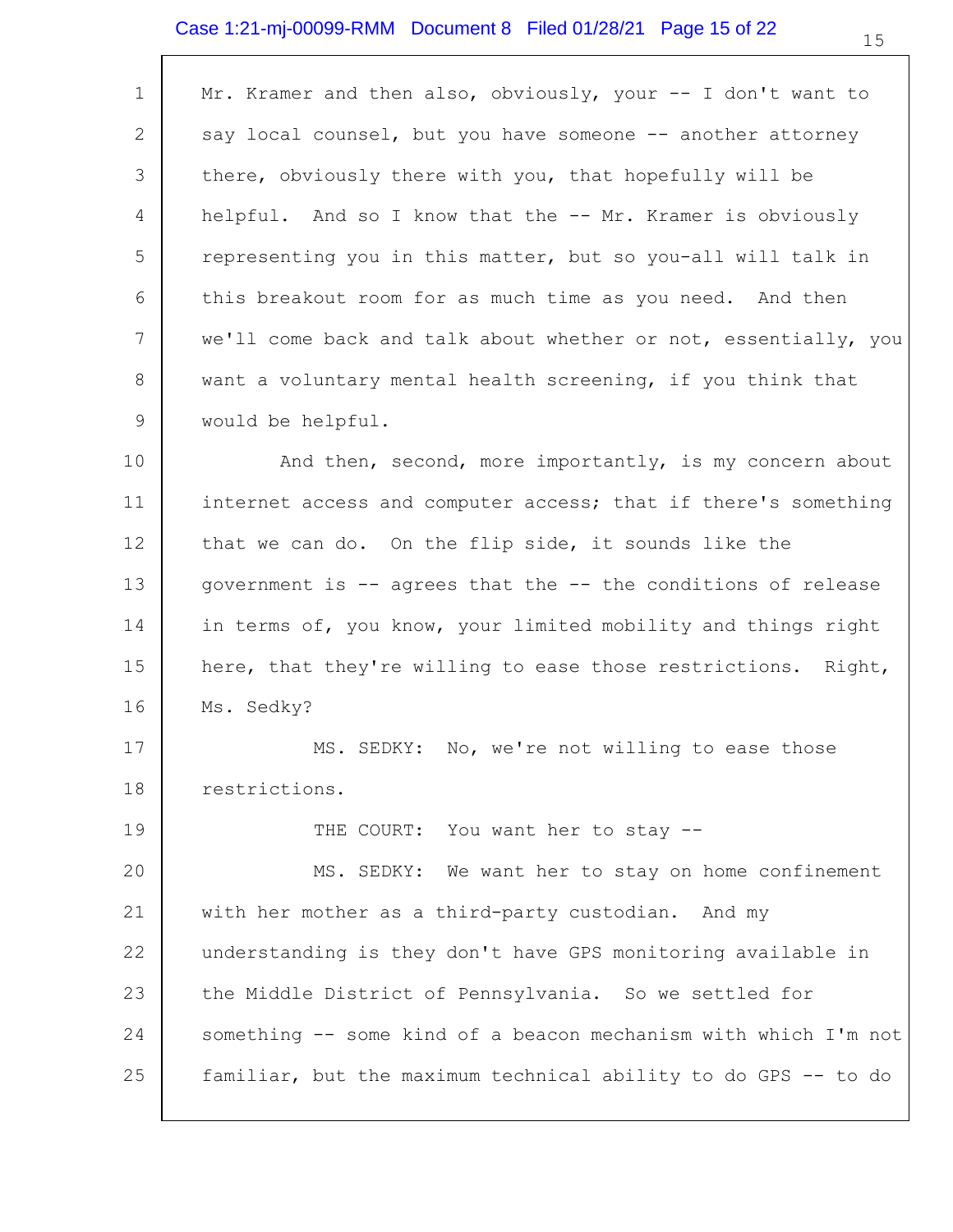#### Case 1:21-mj-00099-RMM Document 8 Filed 01/28/21 Page 16 of 22

1 2 3 4 5 6 7 8 9 10 11 12 13 14 15 16 17 18 19 20 21 22 23 24 25 monitoring of her is what we're recommending. THE COURT: Great. Thank you. So, Mr. Kramer, we'll put you-all in a breakout room, and you-all talk to your client and take as much time as you need. MR. KRAMER: Thank you. THE COURT: I'm going to turn off my camera and video. Once you guys pop back in, I will try to jump right back on. MR. KRAMER: Thank you. THE COURT: Thanks. Ms. Lavigne-Rhodes, we'll hand it off to you. THE COURTROOM DEPUTY: Thank you, Your Honor. (Off the record.) THE COURT: Okay. Ms. Lavigne-Rhodes, I'm ready to get started back up. I think I might start with Ms. Sedky. Ms. Lavigne-Rhodes, are we all right to get going? THE COURTROOM DEPUTY: Yes, Your Honor. We're recalling Magistrate Judge Case 21-99, the United States of America v. Riley June Williams. THE COURT: Thanks. Ms. Sedky, so one thing I wanted to  $-$ - before we  $-$ - the defendant went to a breakout room, we -- we started talking about the -- whether the conditions of release would go kind of higher or lower and how -- you know, what the basis is in both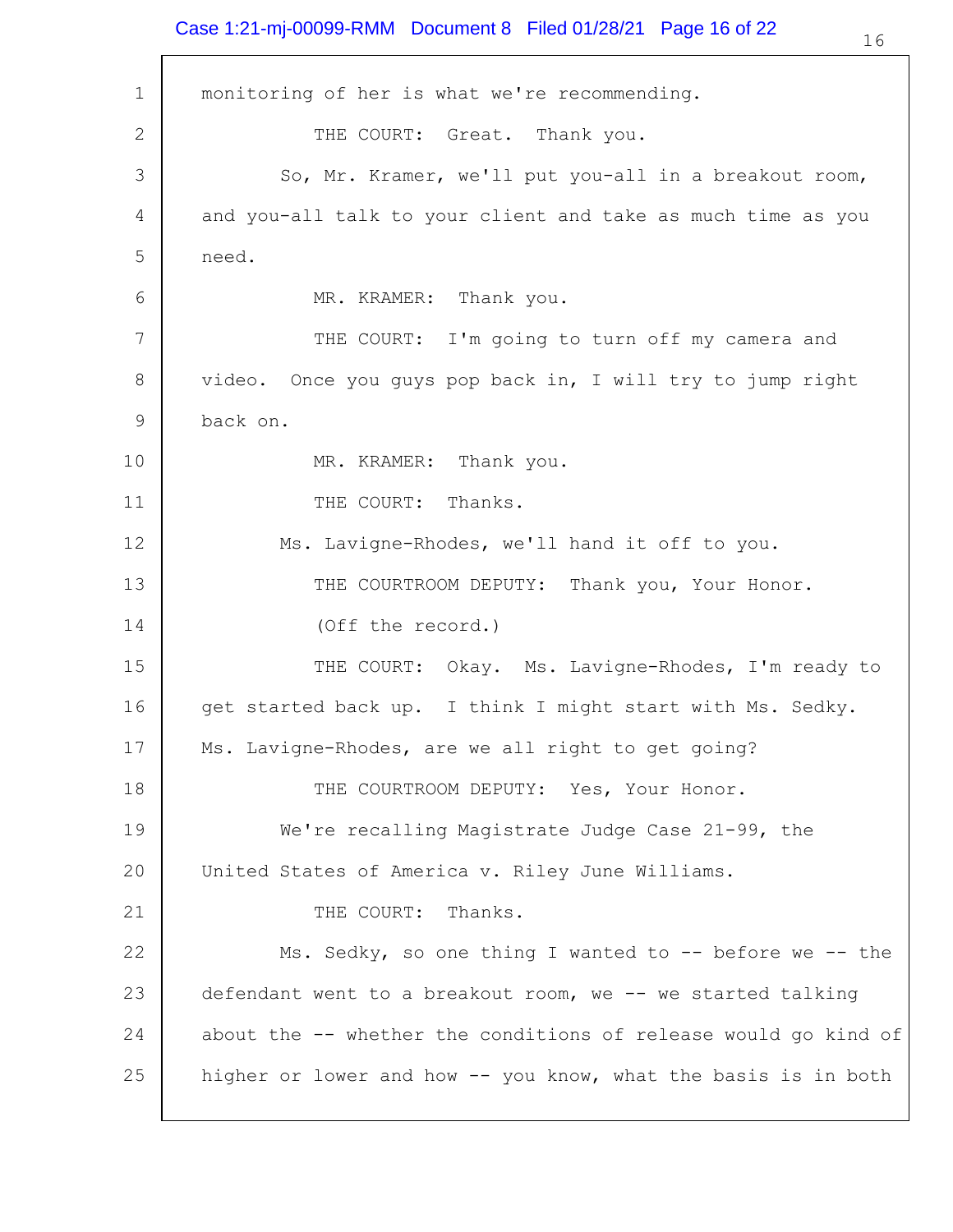#### Case 1:21-mj-00099-RMM Document 8 Filed 01/28/21 Page 17 of 22

1 2 3 4 5 6 7 8 ratcheting it up or ratcheting it down. And one thing, I think, that would be helpful is I was -- obviously, you know, I've read the criminal complaint. As the complaint has noted there, there's some extremely troubling conduct. And so additionally I had thought that perhaps this would be a matter in which the government in the foreign district had -- would have asked for detention. And so -- but I just want to get some additional background; right?

9 10 11 12 13 14 You've talked about some of the concerns you had about the defendant and her safety, and so I'm hoping that you can  $-$ because, obviously, the allegations are extremely troubling that are in the complaint. So I just need some additional facts. I think that would also be helpful before we hear from Mr. Kramer to get that better fidelity of what's going on.

15

16

THE PRETRIAL SERVICES OFFICER: Your Honor --

MR. KRAMER: Your Honor, I'm sorry to interrupt

17 18 19 20 21 22 23 for -- I apologize. I have to be off this -- I have a Zoom that I have to be on at 3:00. Is there a chance we could continue this until tomorrow morning and leave her on the same conditions she's been on for the last several days, obviously, which she doesn't have a computer. They seized all her electronics. So she doesn't even have her computer or phone at this point.

24 25 THE COURT: So yeah. Thank you, Mr. Kramer. That would be fine by me. I guess if  $-$  can I squeeze out my last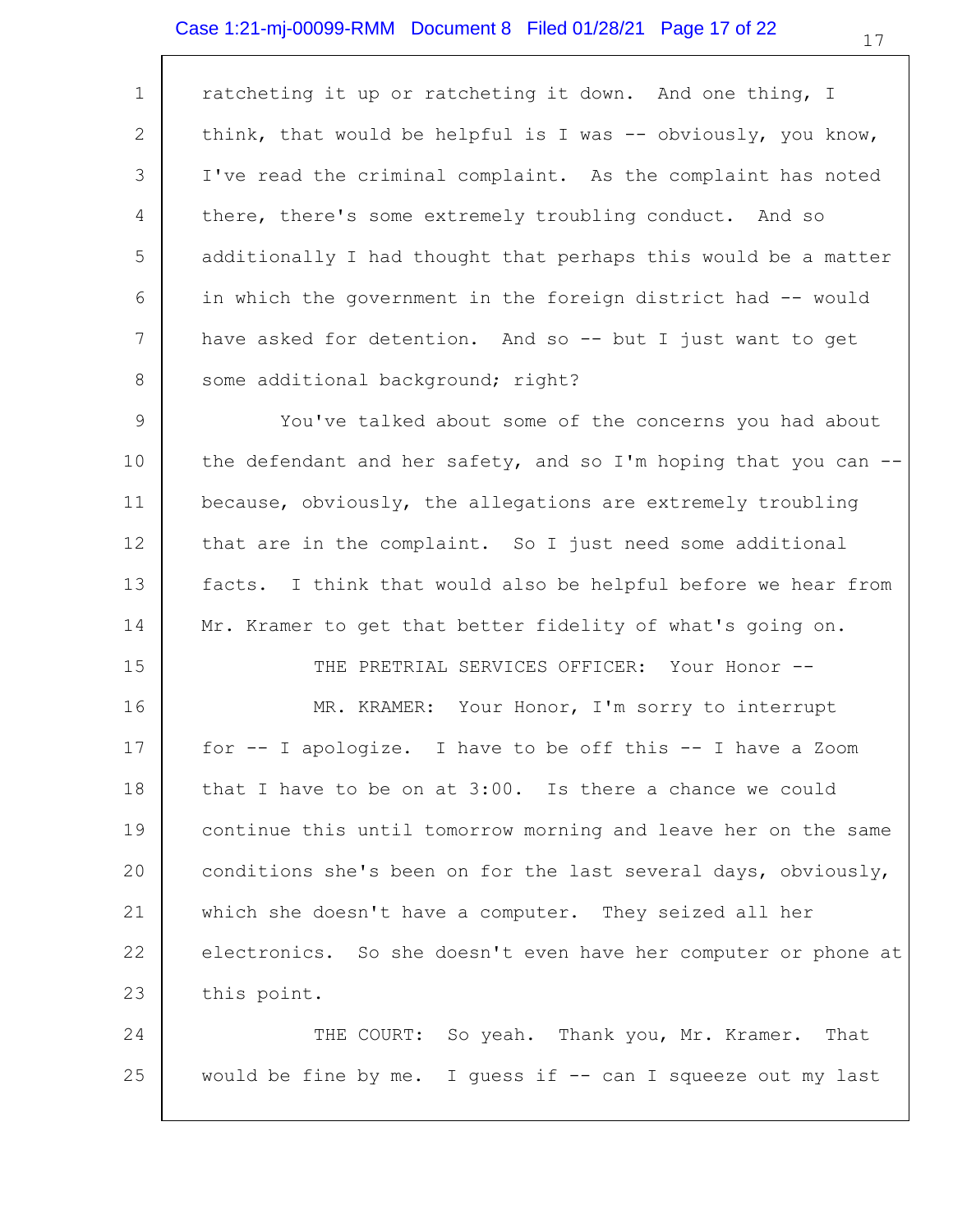### Case 1:21-mj-00099-RMM Document 8 Filed 01/28/21 Page 18 of 22

| $\mathbf 1$     | eight minutes from you, though? Is that fine?                      |
|-----------------|--------------------------------------------------------------------|
| 2               | MR. KRAMER: I mean, I have to get on it, but sure.                 |
| 3               | THE COURT: I'll take six. I'll take six.                           |
| 4               | MR. KRAMER: The only reason -- the only reason I'm                 |
| 5               | saying that is she doesn't have the electronics in --              |
| 6               | THE COURT: No, I understand.                                       |
| $7\phantom{.0}$ | MR. KRAMER: And I didn't realize this -- any of                    |
| 8               | these issues were going to arise.                                  |
| 9               | THE COURT: No, no, no. Yeah, me -- me as well. So,                 |
| 10              | I mean, I think the government --                                  |
| 11              | MR. KRAMER: One last thing. I'm sorry. Because --                  |
| 12              | because they're saying there's new evidence that warrants this     |
| 13              | and there was an agreement there in Harrisburg, I think we're      |
| 14              | entitled to know what the new evidence is that they're             |
| 15              | alleging.                                                          |
| 16              | MS. SEDKY: Well, let me -- let me rephrase it. I                   |
| 17              | mean, I'm happy to answer that. We -- we are -- we were            |
| 18              | already aware $--$ and $--$ and, actually, I had asked the $--$ my |
| 19              | colleague in the Middle District of Pennsylvania to ask for        |
| 20              | computer restrictions and internet restrictions, and I -- I        |
| 21              | think that got lost in the shuffle, quite frankly. I was muted     |
| 22              | during the -- the hearing so I wasn't able to interject.<br>And    |
| 23              | it is true that for now there were no devices that the             |
| 24              | defendant herself has in the home, but I'm more concerned about    |
| 25              | going forward.                                                     |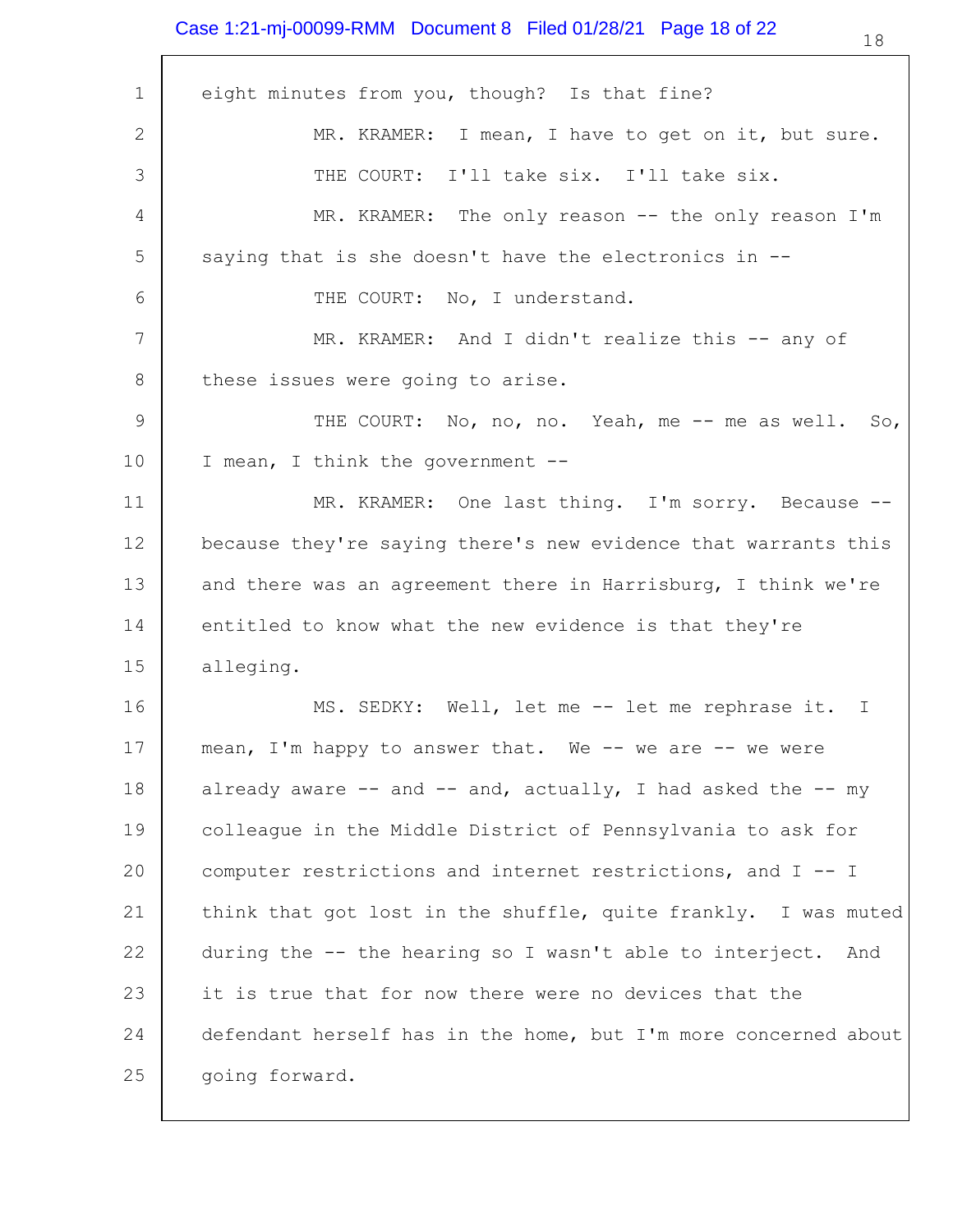# Case 1:21-mj-00099-RMM Document 8 Filed 01/28/21 Page 19 of 22

| 1           | And the new -- the new evidence is more -- we were aware         |
|-------------|------------------------------------------------------------------|
| 2           | that she was deleting her own online accounts and possibly, you  |
| 3           | know, switching devices. And $-$ and $-$ and that was in the $-$ |
| 4           | both the original complaint and in the amended complaint         |
| 5           | statement of facts. And what we -- what we have learned          |
| 6           | recently was that we also think she might be telling -- we       |
| 7           | have -- we have indications that she was instructing other       |
| 8           | people to -- to delete messages as well.                         |
| $\mathsf 9$ | And so it's not that this was -- in my view, this got            |
| 10          | overlooked in the Middle District of Pennsylvania. I had         |
| 11          | certainly spoken to defense counsel -- to -- to the AUSA there   |
| 12          | about it, and I think it just got lost during the hearing. And   |
| 13          | that's why I'm asking for it now.                                |
| 14          | THE COURT: Okay. Anything else? We have a couple                 |
| 15          | of minutes, and I think we'll just have to continue tomorrow.    |
| 16          | I assume that that works for you in terms of going to tomorrow,  |
| 17          | Ms. Sedky?                                                       |
| 18          | MS. SEDKY: Yes, it does, Your Honor.                             |
| 19          | THE COURT: Why don't we first, more importantly, get             |
| 20          | the scheduling done. Mr. Kramer, what looks good for you         |
| 21          | schedule-wise tomorrow?                                          |
| 22          | MR. KRAMER: Thank you, Your Honor.                               |
| 23          | Because I asked, any time is -- is okay.                         |
| 24          | THE COURT: Okay. Ms. Sedky, anything from your end?              |
| 25          | MS. SEDKY: My schedule is wide open tomorrow.                    |
|             |                                                                  |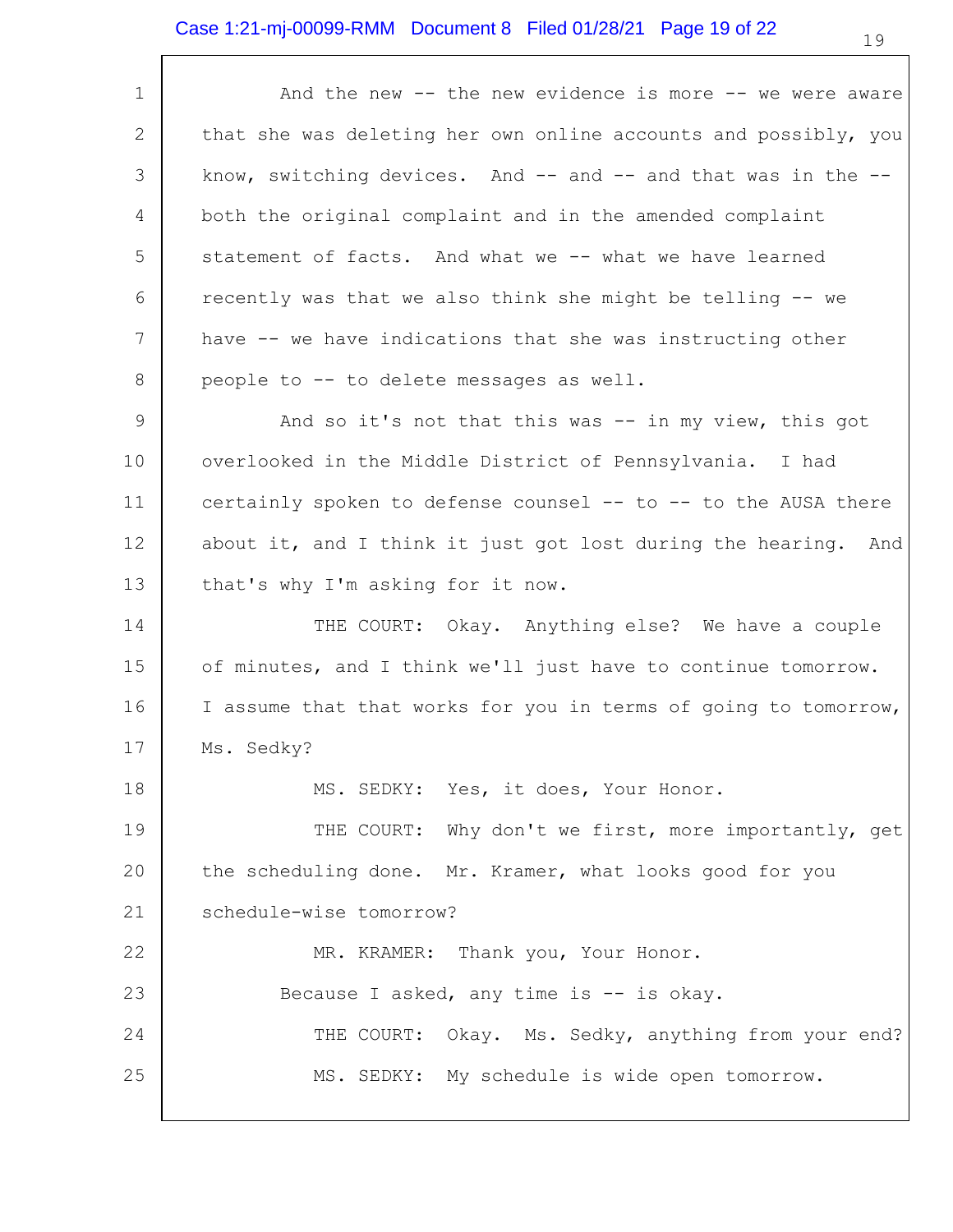$\overline{\phantom{a}}$ 

| $\mathbf 1$  | THE COURT: Okay. Ms. Lavigne-Rhodes, what -- I                  |
|--------------|-----------------------------------------------------------------|
| $\mathbf{2}$ | would say I would like to get it done in the morning so we can  |
| 3            | keep things moving, as we have more potentially tomorrow        |
| 4            | afternoon. So do you want to say 10:30?                         |
| 5            | THE COURTROOM DEPUTY: Sure. 10:30 would work fine.              |
| 6            | THE COURT: Okay.                                                |
| 7            | THE COURTROOM DEPUTY: That should work.                         |
| 8            | THE COURT: Why don't we put a pin on it, unless                 |
| 9            | Ms. Sedky, there's anything else you want to add to the record. |
| 10           | MS. SEDKY: Nothing, Your Honor.                                 |
| 11           | THE COURT: So, Ms. Williams, we're going to come                |
| 12           | back tomorrow at 10:30. We'll continue this proceeding.         |
| 13           | You've heard the government had some additional allegations. I  |
| 14           | have some more factual questions. I want to just kind of hear   |
| 15           | about the background of your case. I've read the complaint, as  |
| 16           | I said. I'm very concerned about allegations that are in        |
| 17           | there. The government has raised additional allegations, and    |
| 18           | so I want to just hear why they're asking for the conditions    |
| 19           | that they are and so we can make sure that we have, you know,   |
| 20           | a -- a timely manner that we can resolve this. I don't want     |
| 21           | this to drag on. I want to get some things moving. I want to    |
| 22           | get your case moving, frankly, because it's important. You      |
| 23           | have a right, as does the public, to a speedy trial. So we      |
| 24           | will reconvene tomorrow at 10:30.                               |
| 25           | Anything else from your end, Mr. Kramer?                        |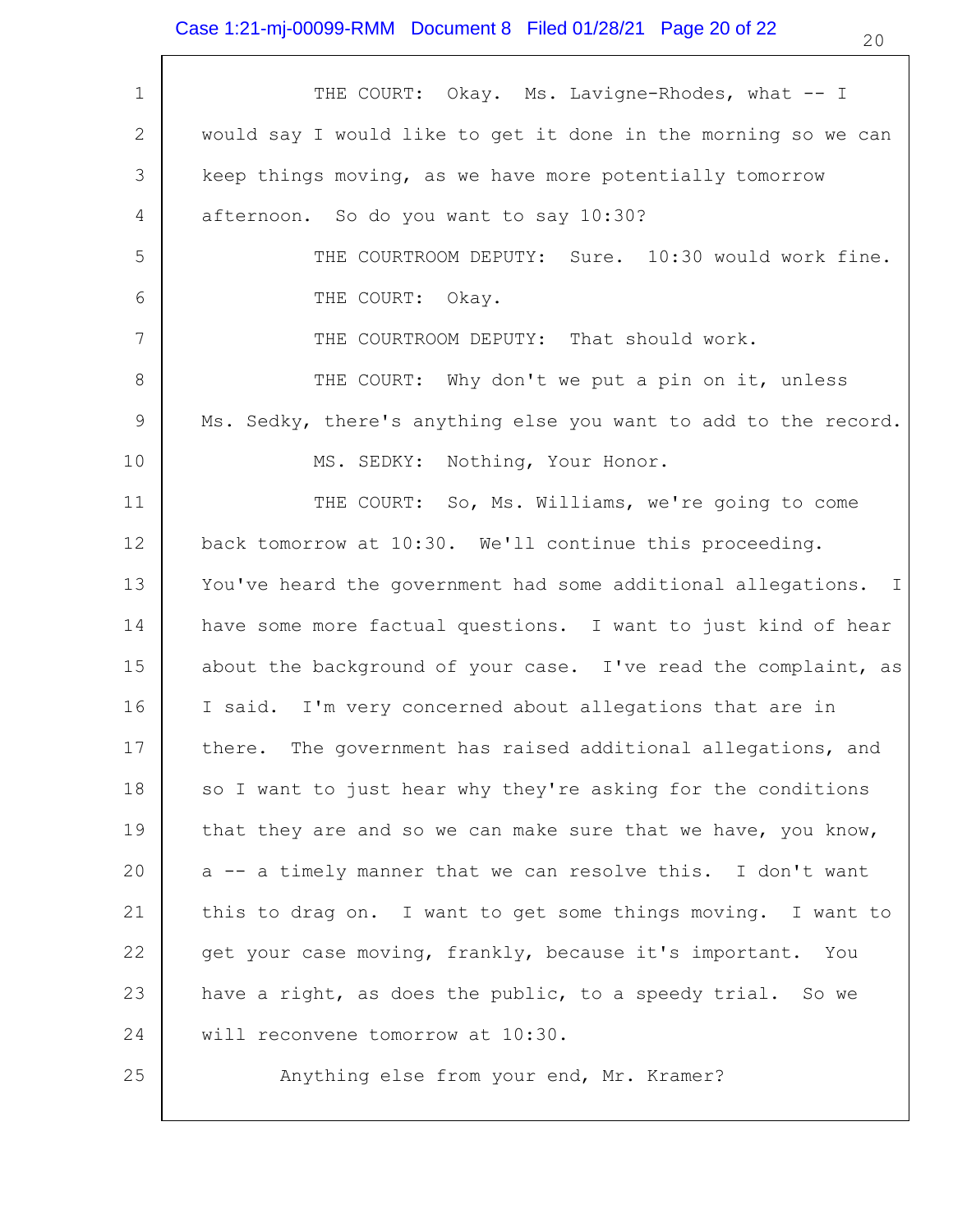## Case 1:21-mj-00099-RMM Document 8 Filed 01/28/21 Page 21 of 22

| i   |
|-----|
| . . |
|     |
|     |

 $\overline{\phantom{a}}$ 

| $\mathbf 1$   |          | MR. KRAMER: No. Thank you.                         |
|---------------|----------|----------------------------------------------------|
| $\mathbf{2}$  |          | THE COURT: Okay. Thank you to all. The parties are |
| $\mathcal{S}$ | excused. |                                                    |
| $\sqrt{4}$    |          | (The proceedings were recessed at 2:56 p.m.)       |
| 5             |          |                                                    |
| $\epsilon$    |          |                                                    |
| $\sqrt{ }$    |          |                                                    |
| $\,8\,$       |          |                                                    |
| $\mathsf 9$   |          |                                                    |
| $10\,$        |          |                                                    |
| $11\,$        |          |                                                    |
| $12\,$        |          |                                                    |
| 13            |          |                                                    |
| 14            |          |                                                    |
| $15\,$        |          |                                                    |
| 16            |          |                                                    |
| $17$          |          |                                                    |
| $1\,8$        |          |                                                    |
| 19            |          |                                                    |
| 20            |          |                                                    |
| $21\,$        |          |                                                    |
| 22            |          |                                                    |
| 23            |          |                                                    |
| 24            |          |                                                    |
| $25$          |          |                                                    |
|               |          |                                                    |